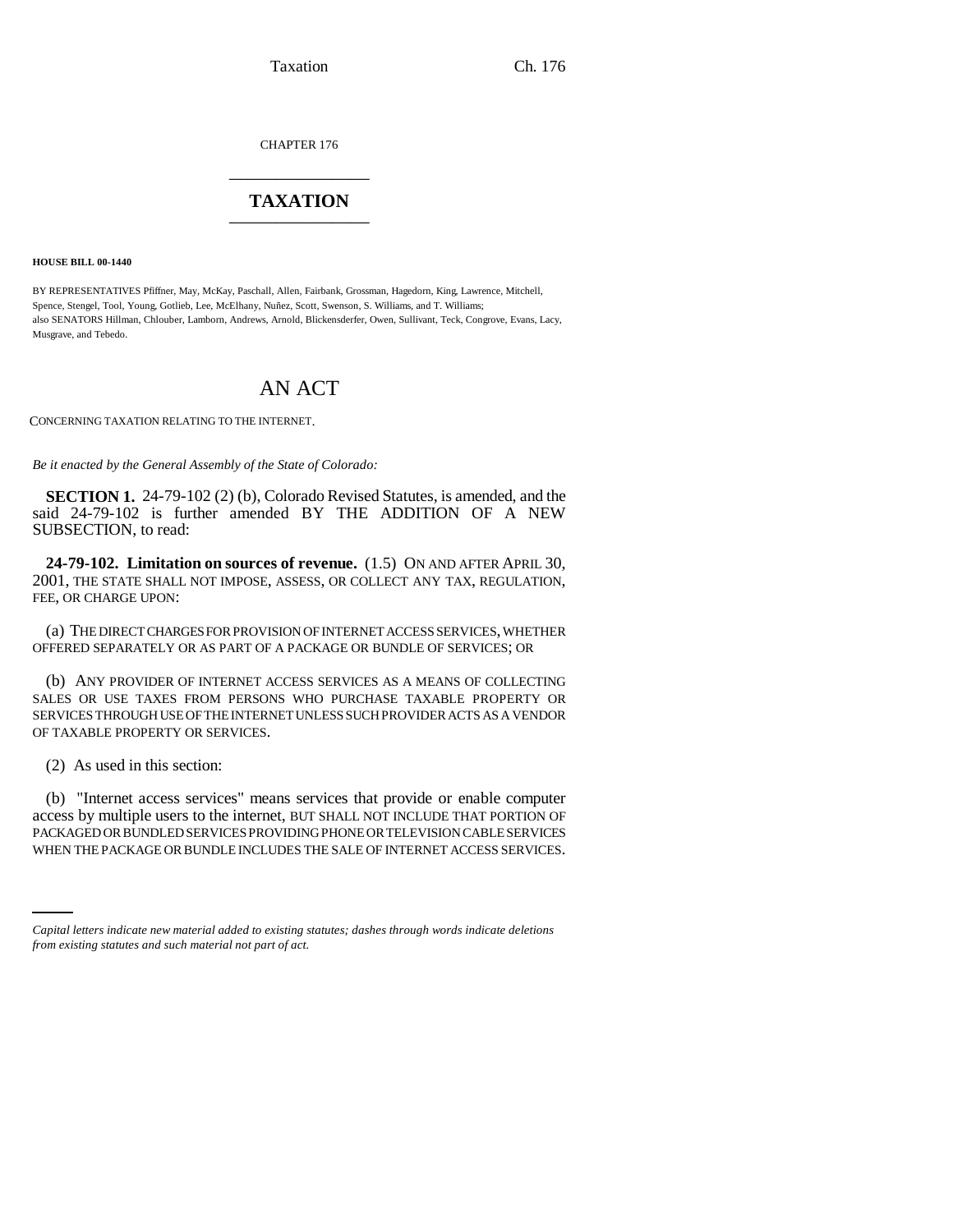**SECTION 2.** 29-1-1001 (3) (b), Colorado Revised Statutes, is amended, and the said 29-1-1001 is further amended BY THE ADDITION OF THE FOLLOWING NEW SUBSECTIONS, to read:

**29-1-1001. Moratorium on taxes, fees, and charges - internet and on-line services.** (1.5) (a) ON AND AFTER APRIL 30, 2001, NO STATUTORY OR HOME RULE CITY AND COUNTY, COUNTY, CITY, OR TOWN, OR ANY POLITICAL SUBDIVISION OF THE STATE, INCLUDING, WITHOUT LIMITATION, A SPECIAL PURPOSE AUTHORITY, SPECIAL DISTRICT, OR SCHOOL DISTRICT, SHALL IMPOSE, ASSESS, OR COLLECT ANY TAX, FEE, OR CHARGE, HOWEVER DESIGNATED, UPON THE DIRECT CHARGES FOR PROVISION OF INTERNET ACCESS SERVICES, WHETHER OFFERED SEPARATELY OR AS PART OF A PACKAGE OR BUNDLE OF SERVICES.

(b) PARAGRAPH (a) OF THIS SUBSECTION (1.5) SHALL NOT APPLY TO TAXES ON INTERNET ACCESS SERVICES ACTUALLY COLLECTED AND ENFORCED BY A HOME RULE CITY ON OR BEFORE APRIL 15, 1998.

(c) PARAGRAPH (a) OF THIS SUBSECTION (1.5) SHALL NOT APPLY TO ANY FRANCHISE FEE ON INTERACTIVE COMPUTER SERVICES DELIVERED VIA A CABLE TELEVISION SYSTEM UNLESS THE FEDERAL COMMUNICATIONS COMMISSION OR A COURT OF COMPETENT JURISDICTION DETERMINES THAT SUCH SERVICES ARE NOT CABLE SERVICES WITHIN THE MEANING OF 47 U.S.C. SEC. 522 (6).

(2.5) ON AND AFTER APRIL 30, 2001, NO PROVIDER OF INTERNET ACCESS SERVICES SHALL BE REQUIRED TO COLLECT SALES OR USE TAXES FROM PERSONS WHO PURCHASE TAXABLE PROPERTY OR SERVICES THROUGH USE OF THE INTERNET UNLESS SUCH PROVIDER ACTS AS A VENDOR OF TAXABLE PROPERTY OR SERVICES.

(3) As used in this section:

(b) "Internet access services" means services that provide or enable computer access by multiple users to the internet, BUT SHALL NOT INCLUDE THAT PORTION OF PACKAGED OR BUNDLED SERVICES PROVIDING PHONE OR TELEVISION CABLE SERVICES WHEN THE PACKAGE OR BUNDLE INCLUDES THE SALE OF INTERNET ACCESS SERVICES.

(4) (a) THE GENERAL ASSEMBLY HEREBY FINDS, DETERMINES, AND DECLARES THAT:

(I) ACCESS TO THE INTERNET INSURES ACCESS TO INFORMATION AND GOVERNMENT SERVICES, THEREFORE, IT IS CRUCIAL THAT ALL PEOPLE LIVING IN COLORADO HAVE EQUAL ACCESS TO THE INTERNET REGARDLESS OF ECONOMIC STANDING, EDUCATIONAL BACKGROUND, OR LOCATION. IT IS IN THE STATE'S INTEREST TO ENSURE THAT LOCAL GOVERNMENTS DO NOT IMPOSE TAXES ON INTERNET ACCESS, AS SUCH LOCAL TAXATION WOULD INHIBIT EQUAL ACCESS TO THE INTERNET AND THE ACCESSABILITY OF ON-LINE SERVICES FOR THE PEOPLE LIVING IN ANY LOCAL JURISDICTION THAT IMPOSES AN INTERNET ACCESS TAX.

(II) ANY TAX ON INTERNET ACCESS IMPOSED BY A LOCAL GOVERNMENT WOULD PRESENT UNIQUE ADMINISTRATIVE CHALLENGES FOR THE INTERNET SERVICE PROVIDERS REQUIRED TO COLLECT THAT TAX. SUCH ISSUES INCLUDE, BUT ARE NOT LIMITED TO, TRACKING WHICH LOCAL GOVERNMENTS IMPOSE A TAX, ASCERTAINING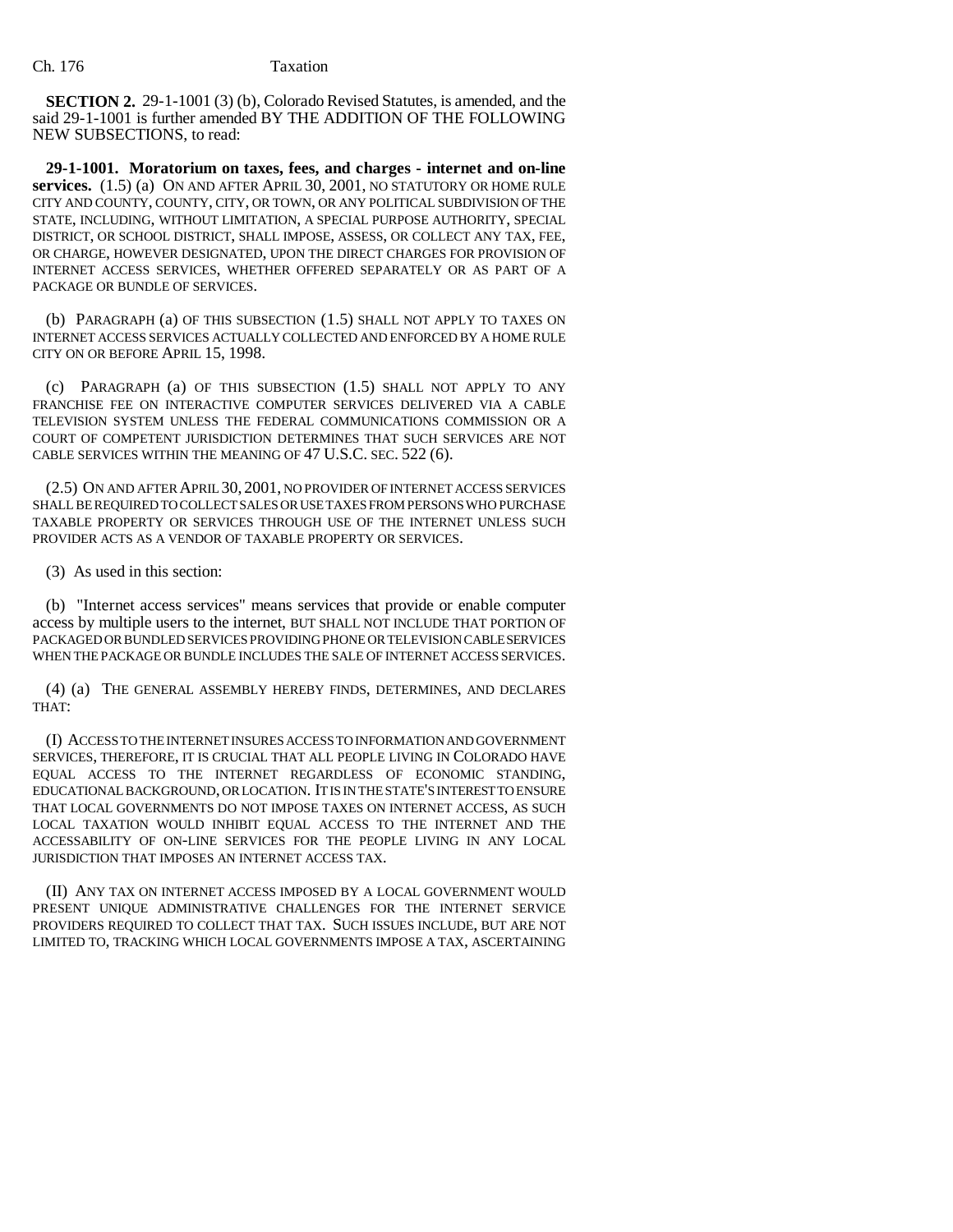### Taxation Ch. 176

THE LOCATION OF EVERY CUSTOMER, AND DETERMINING THE CUSTOMERS FROM WHICH A TAX MUST BE COLLECTED. THESE LOGISTICAL CONCERNS MAY RESULT IN AN INTERNET SERVICE PROVIDER REFUSING TO OFFER SERVICE TO CUSTOMERS LIVING IN LOCAL JURISDICTIONS THAT IMPOSE A TAX ON INTERNET ACCESS, THUS REDUCING COMPETITION AND DISENFRANCHISING CERTAIN LOCALITIES FROM AFFORDABLE ON-LINE SERVICES.

(III) THE PROMOTION OF ECONOMIC DEVELOPMENT IS OF THE UTMOST IMPORTANCE FOR COLORADO. TO FOSTER THE STATE'S ECONOMIC GROWTH, COLORADO STRIVES TO BECOME A CENTER FOR ELECTRONIC COMMERCE AND TAXING INTERNET ACCESS ON THE STATE OR LOCAL LEVEL WOULD IMPEDE THAT GOAL.

(b) THE GENERAL ASSEMBLY FURTHER FINDS, DETERMINES, AND DECLARES THAT THE IMPOSITION, ASSESSMENT, OR COLLECTION OF ANY TAX, FEE, OR CHARGE, HOWEVER DESIGNATED, UPON THE DIRECT CHARGES FOR THE PROVISION OF INTERNET ACCESS SERVICE IS A MATTER OF STATEWIDE CONCERN AND THE PROVISIONS OF THIS SECTION SHALL PREEMPT ANY PROVISIONS OF ANY LOCAL GOVERNMENT ORDINANCE, RESOLUTION, REGULATION, OR OTHER RESTRICTION TO THE CONTRARY.

**SECTION 3.** 39-26-114 (1) (a) (XXVI), Colorado Revised Statutes, is amended to read:

**39-26-114. Exemptions - disputes - credits or refunds - definitions - creation of fund - repeal.** (1) (a) There shall be exempt from taxation under the provisions of this part 1 the following:

(XXVI) From May 1, 1998, to and including April 30, 2001, AND AFTER APRIL 30, 2001, internet access services, as defined in sections 24-79-102 (2), C.R.S.

**SECTION 4.** 39-26-203 (1) (gg), Colorado Revised Statutes, is amended to read:

**39-26-203. Exemptions - definitions.** (1) This part 2 is declared to be supplementary to the "Emergency Retail Sales Tax Law of 1935", part 1 of this article, and shall not apply:

(gg) From May 1, 1998, to and including April 30, 2001, AND AFTER APRIL 30, 2001, to internet access services, as defined in section 24-79-102 (2), C.R.S.